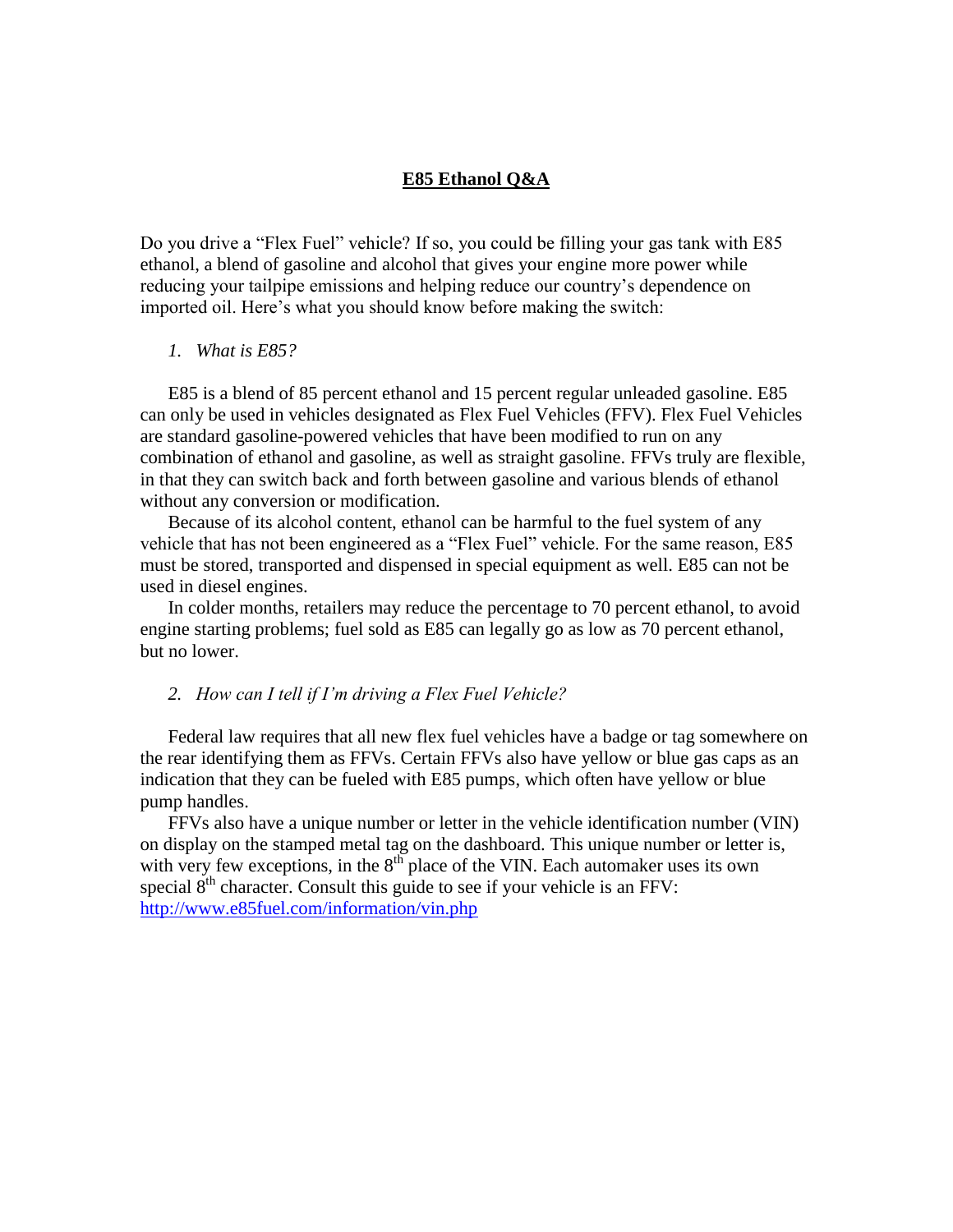## *3. How can I tell if a pump dispenses E85?*

E85 pumps are commonly located right alongside regular gasoline pumps, but they are often identified with yellow or blue pump handles. Even if an E85 pump has a black handle, it will still be clearly labeled with E85 logos and identification stickers warning you to only use the pump if you are driving an FFV.

Because E85 commonly costs less per gallon that regular unleaded gasoline, the price at the pump is usually a good indicator as well; if the price of the fuel seems too good to be true, there's a good chance that it's E85!

## *4. Is it hard to find E85 pumps?*

Because Wisconsin is a corn-producing state, we have plentiful supplies of E85, as do our neighboring states of Illinois, Indiana, Iowa, Michigan, Ohio and Minnesota. The vast majority of E85 retailers can be found in these seven Midwestern states, but it can still be a challenge to find an E85 retailer in your area.

Several tools are available for finding E85 stations, including the following:

- For a free text message service for finding E85 stations with your cell phone, go to [www.neare85.com](http://www.neare85.com/)
- For an interactive trip planning tool, go to <http://www.afdc.energy.gov/afdc/locator/stations/route/>
- For a county-by-county guide to Wisconsin E85 pump locations, go to <http://energyindependence.wi.gov/e85stations.asp>
- *5. What is ethanol made of?*

Ethanol is fermented from the sugars in plant matter. Typically, the ethanol that is found in E85 fuel sold in the United States is made from the starch in corn, as corn is a plentiful crop here and local farmers benefit. The starch must be broken down into simple sugars, however, before it can be fermented into ethanol. In Brazil, a country that is heavily invested in ethanol use, sugar cane is the feedstock of choice, because it is plentiful and because there is no conversion necessary before fermentation can occur.

Cellulosic ethanol is fermented from sugars found in the stalks and other waste material from harvested plants and trees, commonly called "biomass." The advantages here are that biomass is plentiful, it's a waste product and it is not part of our food supply. But, because this plant matter is even harder to break down into simple sugars than starch is, cellolusic ethanol is still not ready to take the place of corn-based ethanol in the United States. This could change, however, as researchers are developing new ways to accelerate the conversion of biomass to simple sugars.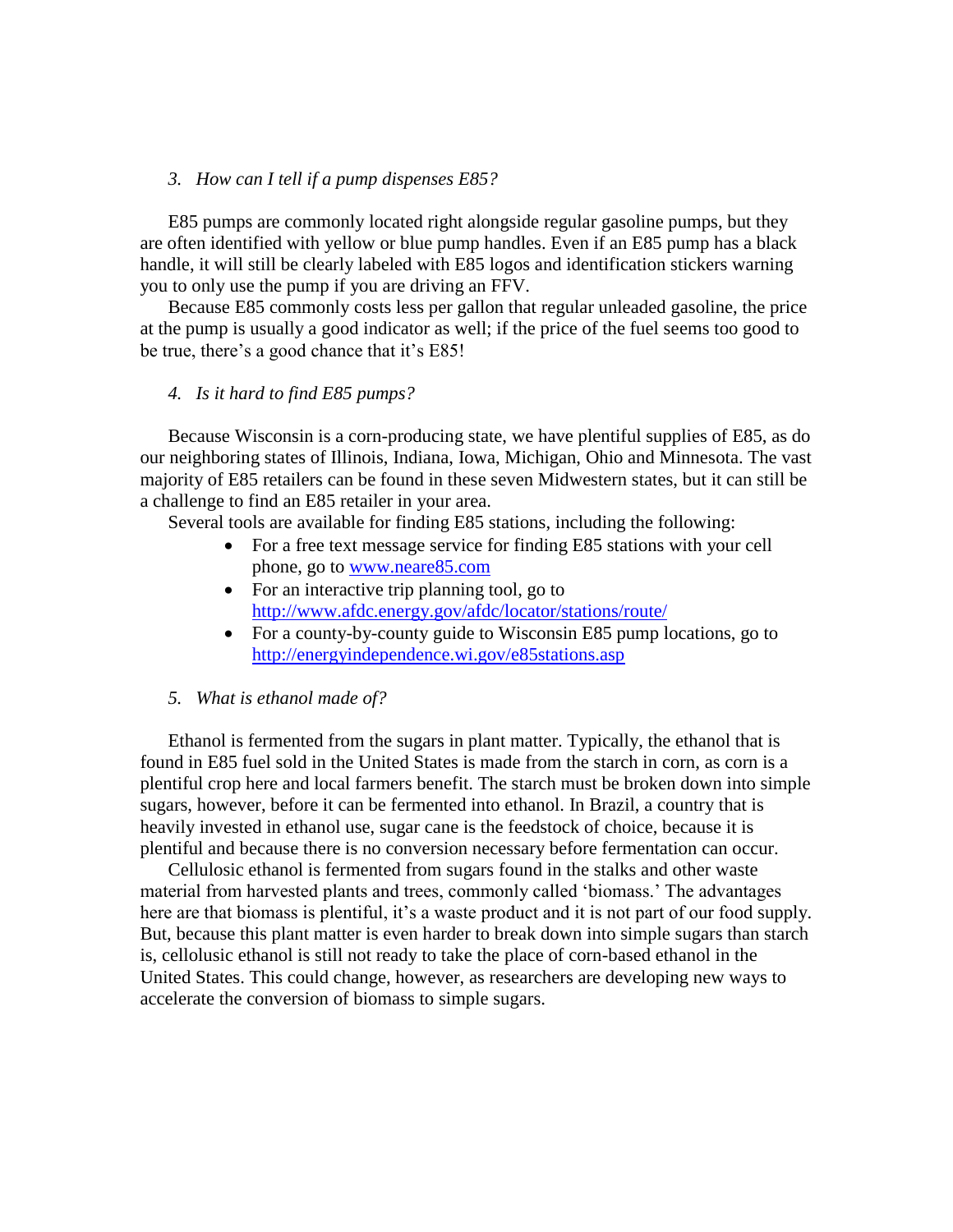#### *6. Why does most gasoline already have ethanol in it?*

For the past several years, as much as 70 percent of the unleaded gasoline sold in Wisconsin and throughout the U.S. has had up to 10 percent ethanol added to it. Why is it there? In 1990, the Clean Air Act Amendment required that gasoline sold in certain areas of the country contain additional "oxygenated fuel" to reduce tailpipe emissions. The only two fuels that met the requirements were ethanol and methyl tertiary butyl ether (MTBE). Because of concerns that MTBE could cause groundwater pollution, ethanol won the day by default.

The 10 percent of ethanol in unleaded gasoline is not enough to harm a regular gasoline engine. In fact, according to the government "E10" doesn"t qualify as an alternative fuel.

### *7. Will I get less power from using E85 in my car or truck?*

E85 has higher octane than unleaded gasoline, which results in a power increase of approximately five horsepower, so performance could actually improve.

Want proof? The Indy Racing League (IRL) has been using 100 percent ethanol in its racing cars for the past several seasons—that"s right, the legendary Indianapolis 500 has been 100 percent ethanol-fueled since 2007, with no power loss issues being reported by any of the teams or drivers.

And E85 was in the tank of a modified Ford Mustang that recently broke a world land speed record at the Bonneville Salt Flats in Utah. A specially formulated E85 blend with 112 Octane powered the Mustang to 252.780 miles per hour, a new record in its vehicle class.

None of this is new; ethanol has been recognized as a high-octane fuel for over 100 years, and in the 1920s and 1930s it was commonplace to find "corn alcohol" fuel pumps alongside gasoline pumps, to fuel Detroit's new high-compression engines.

#### *8. Will using E85 affect my fuel economy?*

E85 does affect fuel economy, with some users seeing up to 20 percent reductions in their miles-per-gallon. But, because E85 can cost 15 to 25 percent less than regular unleaded gasoline it is cost-competitive with gasoline, while polluting far less and reducing our dependence on foreign oil. (As of this writing, the national average price of E85 is \$2.32 a gallon, approximately 10 percent less than the national average price of unleaded gasoline),

*9. Does the use of corn to make ethanol make food more expensive?*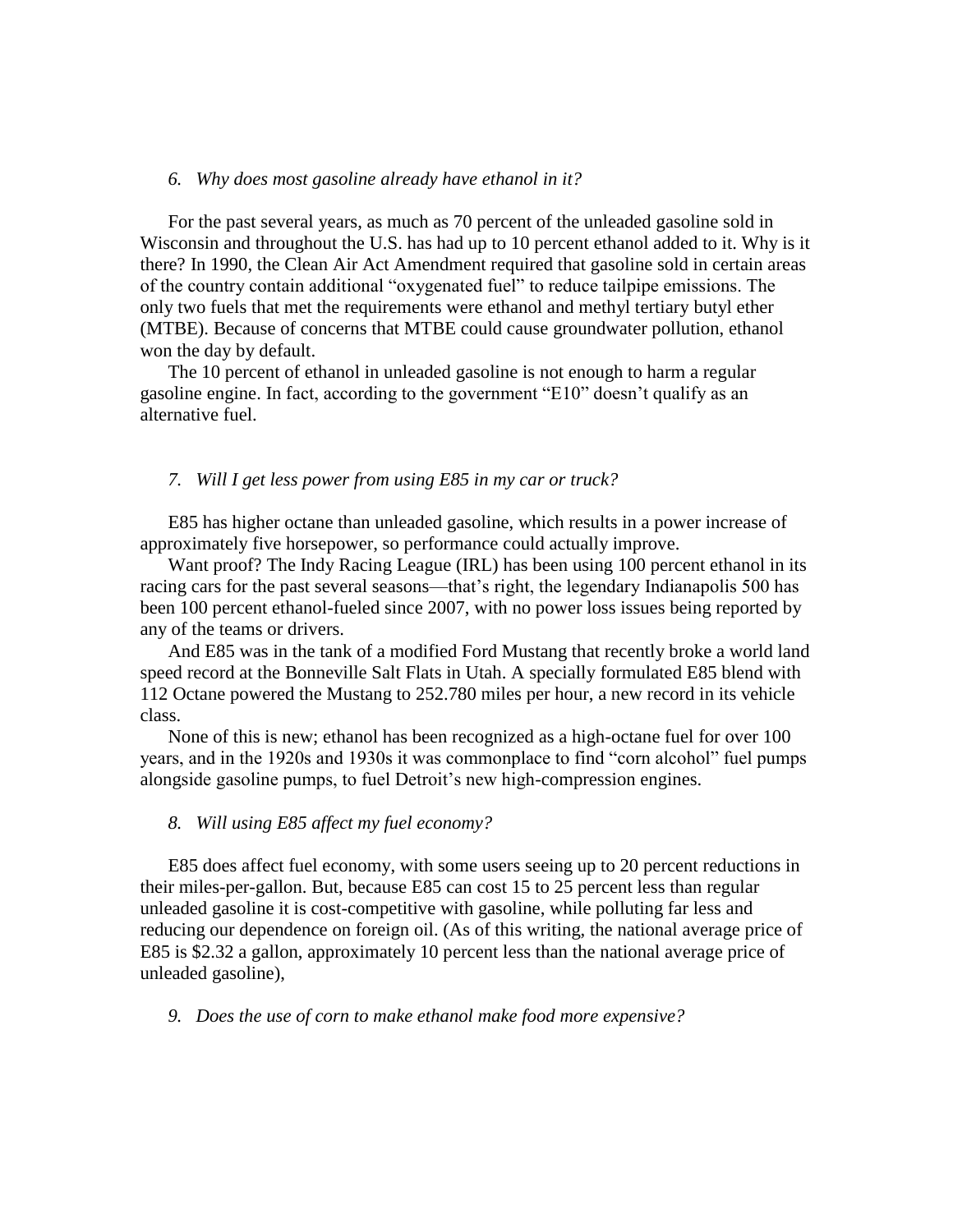Yes, but the use of corn to make ethanol is only one of many factors that have contributed to higher food costs. According to a report issued in April, 2009, by the Congressional Budget Office (CBO), approximately 25 percent of the corn grown in the U.S. is used to make ethanol. The report goes on to say, however, that "CBO estimates that from April 2007 to April 2008, the rise in the price of corn resulting from expanded production of ethanol contributed between 0.5 and 0.8 percentage points of the 5.1 percent increase in food prices measured by the consumer price index (CPI)." The report also says that "Over the same period, certain other factors—for example, higher energy costs—had a greater effect on food prices than did the use of ethanol as a motor fuel."

That's because it takes energy—primarily diesel fuel—to grow and harvest corn, and to transport it to market. The rising cost of that energy has been a bigger factor in rising food costs than has the production of ethanol. Another factor is the increased use of corn as feed in the beef industry, as the market for American beef expands rapidly in Asia.

It is also important to consider the benefits of using ethanol. The CBO report found that, "Last year, the use of ethanol reduced gasoline consumption in the United States by about 4 percent and greenhouse-gas emissions from the transportation sector by less than 1 percent."

#### *10. Is ethanol available in different blends?*

Yes, in some areas. The Wisconsin-based Renew chain of ethanol fueling stations, in particular, offers three blends to consumers. Renew customers can choose E85, E20, or E10.

The E10 blend is exactly the same as the regular unleaded gas consumers buy at most Wisconsin gas stations, and can be used in any gasoline-powered car or truck. The E20 and E85 blends can only be used in Flex Fuel vehicles. E85 is the lowest-cost-per-gallon option, but E20 is an attractive choice for people with Flex Fuel vehicles who would like to reduce their vehicle emissions and reduce America"s dependence on foreign oil, but are concerned about the loss of mileage with E85.

Because the U.S. Energy Independence and Security Act of 2007 has mandated the use of 36 billion gallons of renewable fuels annually by 2022, some ethanol producers are calling for an increase in the use of ethanol in all unleaded gasoline. An increase in the base blend from 10 percent to 15 percent would go a long way towards meeting the Federal mandate, and supporters say the new fuel blend could be safely used in any gasoline-powered car or truck. Although Underwriters Laboratories supports the use of E15 in existing gas pumps, the U.S. Environmental Protection Agency (EPA) has yet to rule on the question.

At their recent convention in Milwaukee, the American Coalition for Ethanol announced a joint effort with the Renewable Fuels Association to promote the installation